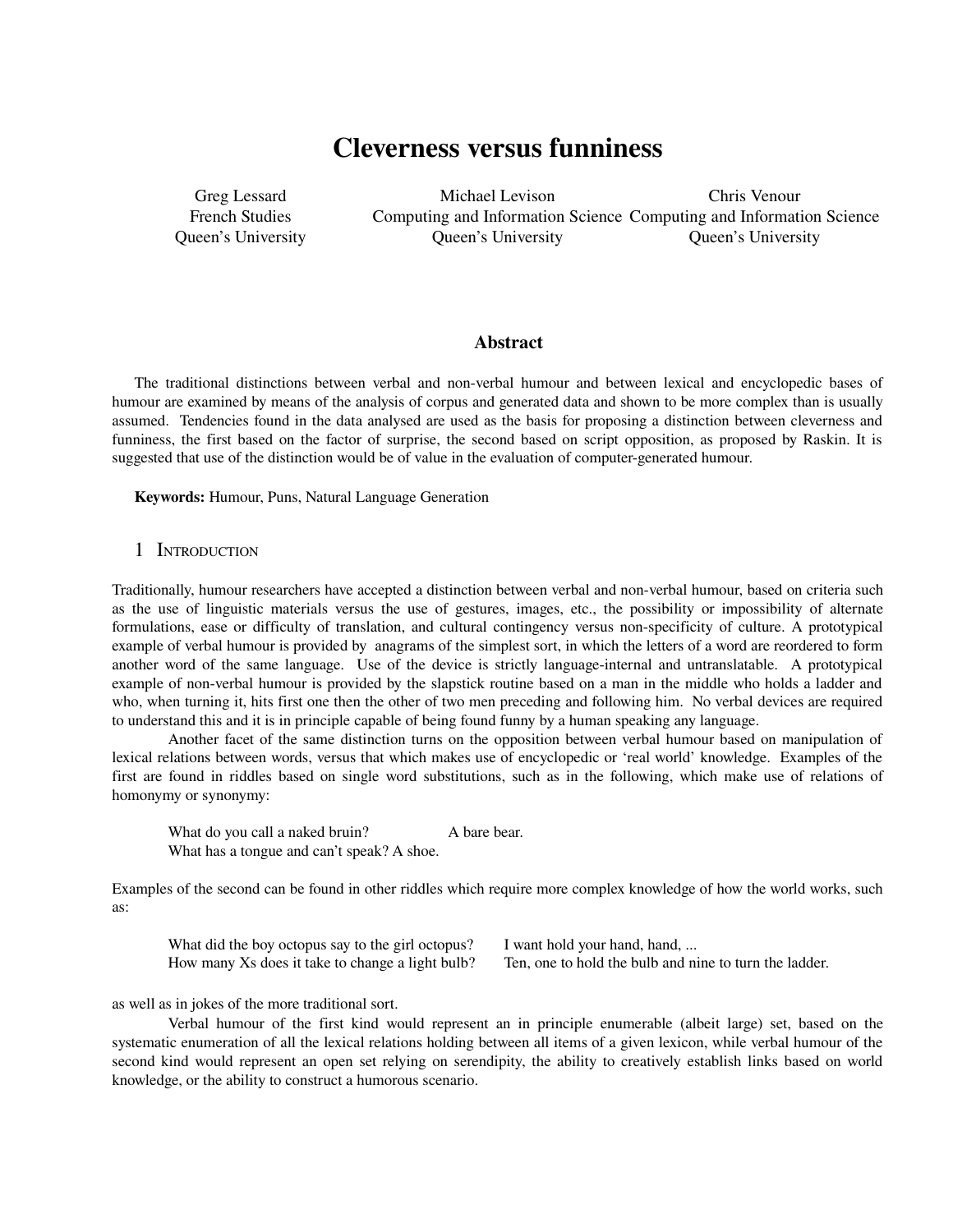Taken together, these two distinctions suggest a difference in kind between basic forms of verbal humour such as puns and simple riddles, which turn on lexical relations, and more complex phenomena such as jokes, which turn on realworld or encyclopedic knowledge. However, categories leak, and meaning appears to be one of the most corrosive substances in causing such leaks. Thus, in the case of anagrams, a variant exists in which the re-ordered letters form an explicit or implicit judgement on the real-world entity referred to by the base form. The following examples, taken from www.genius2000.com, illustrate the mechanism:

Houses of Parliament – Meet piranhas so foul House of Commons – O home of honest scum Tony Blair MP – I'm Tory Plan B

In these examples, there exists a semantic (and evaluative) relation between the base form and the anagram and to a limited extent a 'script opposition' between the two terms. Similarly, the slapstick routine mentioned above takes on new significance if the characters hit by the ladder are one to the left of the ladder-carrier and one to the right, particularly if their clothing marks them as prototypically members of a political group. In fact, despite their formal differences, both the anagrams and the slapstick routine can come to carry the same message: 'the indistinguishability (and low value) of political figures or parties'.

These simultaneous differences and similarities suggest a problem for the analysis of humour. Should we treat anagrams, puns, and jokes as more or less complex points along a single dimension, and measure their effect in terms of the factor of 'funniness', or should we see a difference in kind between basic verbal humour and more complex forms of humour such as that found in jokes? The question has some importance for the computational generation of humour, since presumably a difference in kind would also require a difference of approach. To gain a clearer sense of the details involved, we will begin by studying in more detail two sets of examples, one a corpus of human-generated puns, and the other a corpus of computer-generated puns.

2 TWO SETS OF EXAMPLES

The first set of examples is drawn from a web page (http://thinks.com/words/tomswift.htm) which provides 374 examples of Tom Swifties, a type of pun based on a quoted utterance having both a formal and semantic link to the quoting utterance, as in:

I hate chemistry, said Tom acidly.

In what follows, we will use the terminology proposed in Lessard and Levison (1992, 1993, 1995) to identify the parts of a Tom Swifty: the pivot represents the element of the quoting sentence which describes the nature of Tom's affirmation (in the example above, *acidly*), the base represents the subset of the pivot which enters into a semantic link with one or more elements of the quoted utterance (here, the base is *acid*) and the target represents the element or elements of the quoted utterance linked to the base (here, *chemistry*, which is linked to *acid*). The relation between base and pivot is called the formal bridge, while that between base and target is called the semantic bridge.

There are actually a number of formal variants on the canonical Tom Swifty, including those where the pivot is represented by another part of speech:

I think I've caught one, said Tom with *baited* breath. (cf. bated breath) I have to cut the grass again, Tom *moaned*. (cf. mow-ned)

but all share the same essential characteristics.

As a first step in the analysis, the collection from thinks.com was tagged with a number of categories, including the following:

#### Number of bridges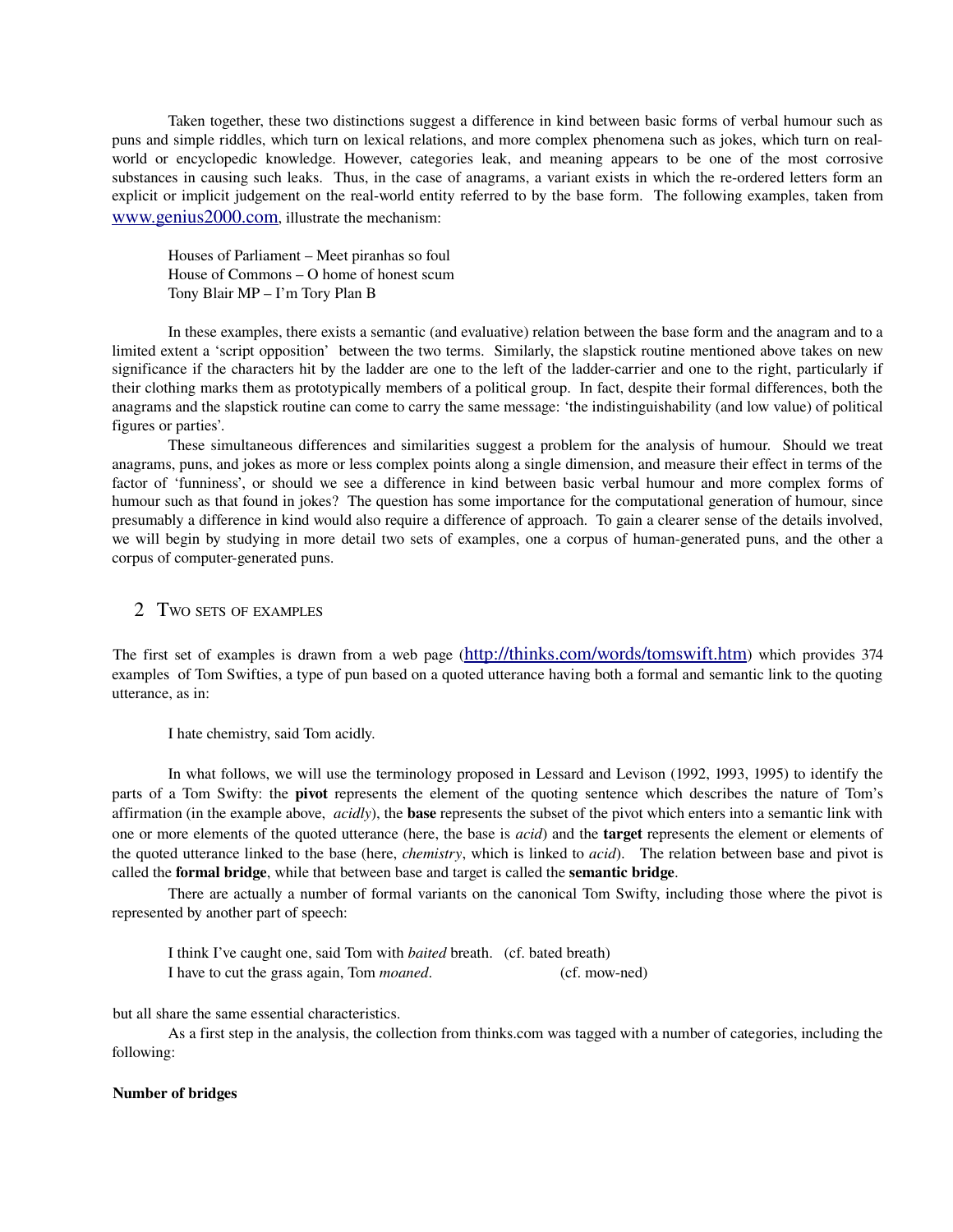$m =$  multiple semantic bridges

The prisoner escaped down a rope, said Tom *condescendingly*. (prisoner – con, down – descend)

#### Types of simple lexico-semantic relations (see Cruse 1986)

| syn = a semantic bridge based on synonymy                                                        |
|--------------------------------------------------------------------------------------------------|
| I have no idea, said Tom <i>thoughtlessly</i> .<br>$(idea - thought)$                            |
| ant = a semantic bridge based on antonymy, of whatever subtype                                   |
| You must be my host, Tom <i>guessed</i> .<br>$(host - guest)$                                    |
| hyp = a semantic bridge based on hyponymy                                                        |
| This tuna is excellent, said Tom superficially. $(tuna - fish)$                                  |
| $mer = a$ semantic bridge based on meronymy (a part-whole relation)                              |
| I've still got two fingers left, said Tom <i>handsomely.</i> (finger – hand)                     |
| seq = sequential or cyclic relations                                                             |
| We've just brought gold and frankincense, the Magi demurred. (gold, frankincense, myrrh)         |
| Types of complex lexical or semantic relations                                                   |
| $p = a$ paraphrase in which one word of the base is linked to a phrase or sentence of the target |
| It's where we store the hay, Tom said <i>loftily</i> .<br>(where we store the hay $=$ loft)      |

enc = a relation in based on world knowledge Do you play the guitar?, Tom asked *callous*ly (playing guitar may produce callouses on the fingers)

npr = a relation in which understanding of the Tom Swifty depends on knowledge of the characteristics of an individual:

Henry the Eighth, Tom said *unthinkingly*. (un-thin-king)

One upon a time there was a beautiful princess, Tom began *grim*ly. (Grimms' fairy tales)

In the first instance, it is the distinction between simple and complex lexical relations which will concern us. We will assume that the first (synonymy, antonymy, etc.) are lexicalized and thus relatively static, as well as being languagespecific. Complex lexical relations such as encyclopedic links or relations based on paraphrase or traits associated with proper names, on the other hand, are not lexicalized, but rather produced dynamically, and are not language-specific, in the sense that many different formulations may be imagined. Compare, for example, the following variants of the examples appearing above:

Look above the stable, Tom said loftily. I like the spacious new apartment, Tom said loftily. I'm a hardworking stonemason, said Tom callously. And they lived happily ever after, said Tom grimly. Once upon a time there were two brothers, said Tom grimly.

Analysis of the 374 examples of Tom Swifties in the thinks.com corpus reveals the following distribution of the types:

| enc    | 92 (25%)     |
|--------|--------------|
| npr    | 38 (10%)     |
| р      | 52 (14%)     |
| simple | 192 $(51\%)$ |

It is likely that the npr class should be considered a subset of the enc class, and the relationship between enc and p remains to be elicited. Be that as it may, it remains that between a quarter and a half of the examples cannot be constructed on the basis of simple lexical links. And yet, these encyclopedic, paraphrase and proper name Tom Swifties are interspersed among the others with no sense of a difference in kind. This suggests that an adequate computational model of Tom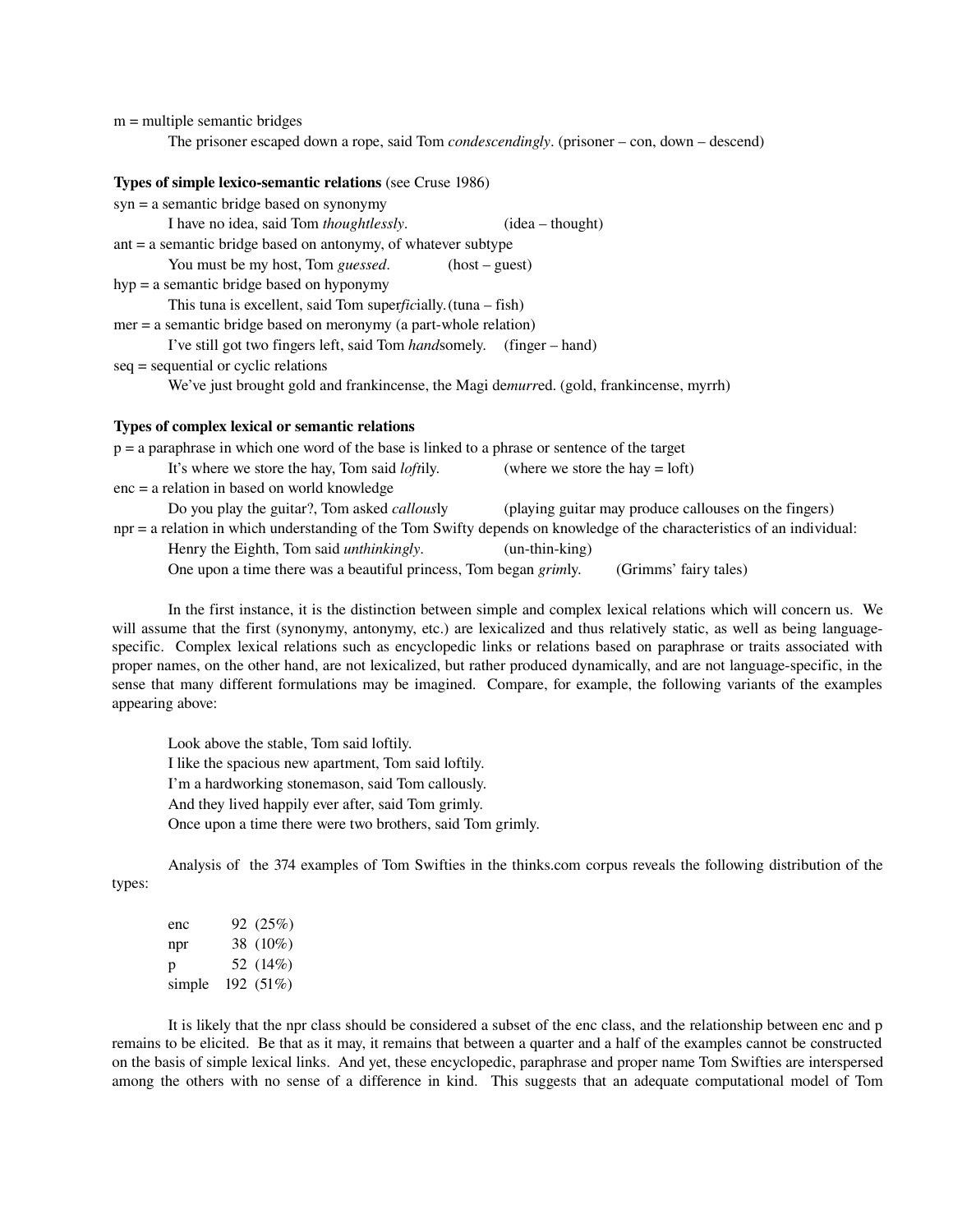Swifties should not limit itself to lexical links but must seamlessly move from lexical, to proper name, to paraphrase and to encyclopedic generation devices.

Consider now a second corpus of puns generated and then analysed in Venour (1999). Known as homonym common phrase puns (HCPP) these make use of idioms ("kick the habit", "pass the buck", "jump ship") or collocations ("knead the dough", "serial killer", "tip the waiter") which contain a homophone. Some typical examples:

John is violent. He is razing cattle.

John ate a dollar coin. He is passing the buck.

As is the case with Tom Swifties, HCPPs can be formally defined in terms of a target phrase, a base, and a pivot. The pivot in the first example above is the common phrase "raising cattle", the base is "raising", whose homophonous meaning "razing" (defined as "completely destroying") is reinforced by the target phrase "John is violent". (The word "raising" actually has a second homophone: "raising" in the sense of lifting up, which might be used to create the pun "John is lifting up cows. He raises cattle.")

The HCPPs discussed in Venour were generated using a version of the VINCI natural language generation environment (Levison and Lessard, 1992; and more generally www.cs.queensu.ca/CompLing). Prior to generation, the following procedures were used to construct the relations which underlie the puns. Note in passing that in all cases, care was taken to ensure that the lexicon would be "general and neutral", i.e. not humourspecific (Binsted and Ritchie, 1994).

a) As a first step, seventy adjectives with noun homophones and seventy nouns with noun homophones were taken from a list on the web (Cooper, 1999). Since these contained only homophones spelled differently, they were supplemented from another source (Franklyn, 1966). Sixteen words were obscure enough that the persons judging the puns would be unlikely to recognize them. These were removed.

b) The second step involved picking collocations of these words from the Oxford English dictionary. Each of the homophones was looked up, and the first common phrase agreeing with our syntax requirements was chosen. If a common phrase with the proper syntax could not be found for a word or its homophone, both words were deleted. The resulting phrases were added to the lexicon as units, as were the individual words of the phrases.

c) For each of the words, volunteers were given a questionnaire and asked to provide words related to the various nouns, adjectives and verbs in the lexicon. It is interesting to note the diversity which this produced. Thus, apart from the usual basic lexical relations like synonymy, antonymy, meronymy, etc., we find encyclopedic relationships such as *sailor – pier, diver – coral, grave – bier.* In the first two cases, the relationship between the two words is based on typical locations associated with the first term, while in the third example, the relationship is based on shared membership in a common semantic domain (cemetery and burial rituals and objects).

d) In a last step, other words were added to the lexicon, including determiners, conjunctions, prepositions, etc. called for by the syntax specifications.

After the addition of morphological and syntactic specifications, the VINCI system was used to generate possible HCPPs. Of the 11 HCPP schemata identified by Venour, three were used. In all, 50 jokes were generated. These were distributed to 16 volunteer judges, each receiving either the first or the second half of the list. One volunteer did not follow the instructions and that reply set was discarded. Thus, 375 votes were cast in total. The judges were asked to evaluate each joke on the following scale, taken from Binsted and Ritchie (1994):

1: Not a joke. Does not make sense.

2: Recognizably a joke but a pathetic one.

3: OK. A joke you might tell a child.

4: Quite good.

5: Really good.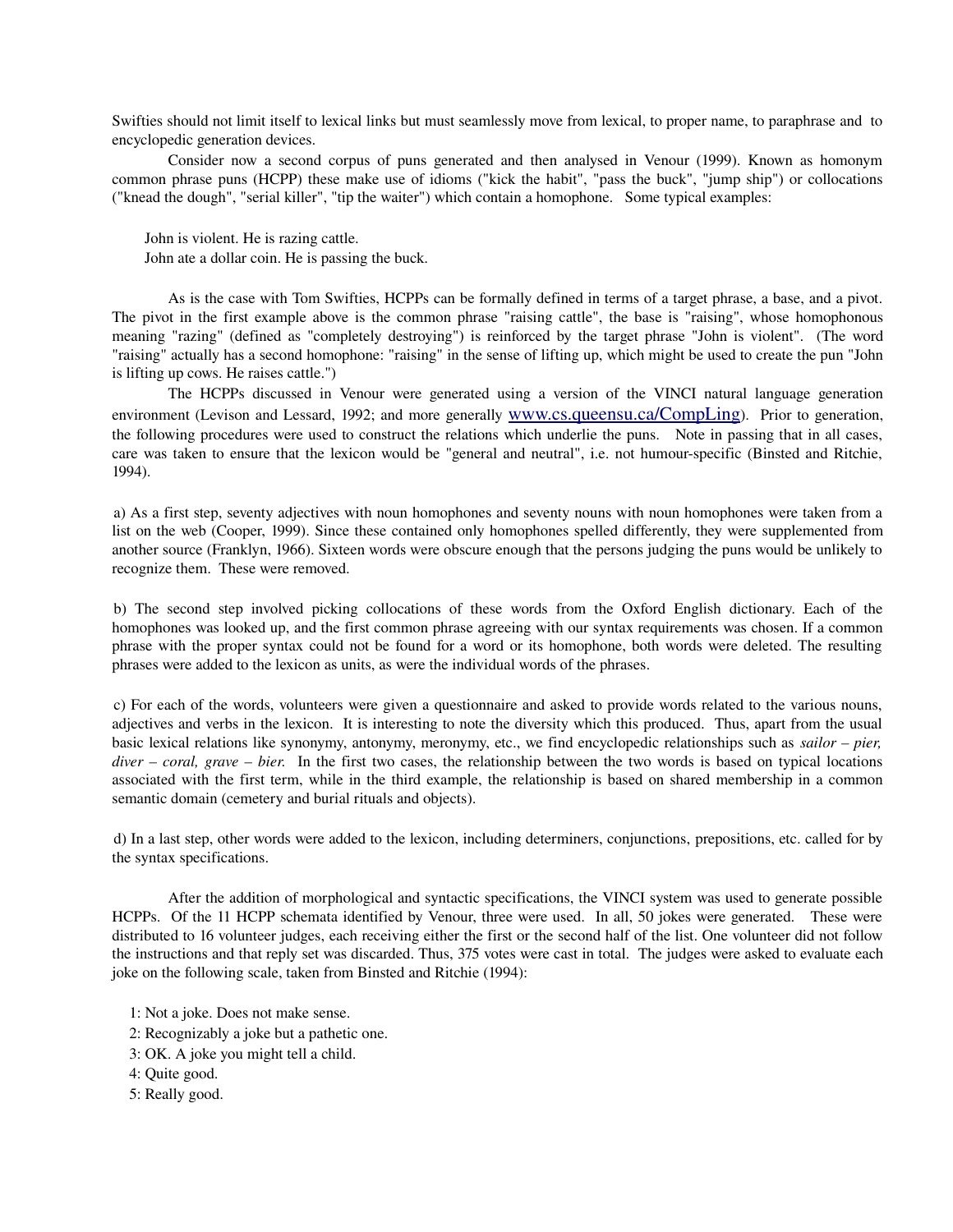Some typical average scores are given below, with examples for each range of scores.

#### $1-2$

 The butcher commits a carelessness. A gross negligence. Joan visits a grave in the basement. A bier cellar

#### $2 - 3$

 The diver joins a coalition. A choral society. A store-keeper boards a ship. A sale boat.

## $3-4$

 The sailor earns a diploma. A berth certificate. The juvenile studies a writer. A minor poet.

#### $4-5$

 The pheasant breathes oxygen. Fowl air. The sailor bears a stress. Pier pressure.

The average score for all the jokes was 2.81, between pathetic and child-like. This statistic, however, obscures the fact that a significant number of good jokes were generated. Nearly half (22 out of 50) scored between 3-5; and about onethird of the total votes were 4 or 5.

What is more interesting here is the fact that there is no particular correlation between degree of funniness attributed to these examples and the mechanisms used to produce them. More precisely, encyclopedic sources of humour are neither more nor less funny than those based on standard lexical relations such as synonymy, as the following table shows:

| <b>Generated pun</b>                                         | <b>Lexical relations</b> | Avg score      | <b>Standard deviation</b> |
|--------------------------------------------------------------|--------------------------|----------------|---------------------------|
| The housewife captures a murderer. A<br>cereal killer.       | Encyclopedic/synonymy    | 1.43           | 0.5                       |
| Joan looks at a musical sign on the<br>station. A bass clef. | Hyponymy/encyclopedic    | 1.43           | 0.76                      |
| John gives a peck in the home. A buss<br>shelter.            | Synonymy/hyponymy        | 1.71           | 1.46                      |
| The chimney sweep digs a burrow. A<br>grate hole.            | Encyclopedic/synonymy    | 1.86           | 1                         |
| Joan visits a relation on the mound. An<br>aunt hill.        | Hyponymy/synonymy        | 1.88           | 0.5                       |
| Joan visits a grave in the basement. A<br>bier cellar.       | Encyclopedic/synonymy    | 1.88           | 0.82                      |
| The butcher commits a carelessness. A<br>gross negligence.   | Encyclopedic/synonymy    | $\overline{2}$ | 1.46                      |
| The social worker hates a foe. A hostel<br>enemy.            | Encyclopedic/synonymy    | $\overline{2}$ | 1.07                      |
| The cleaner loves an individual. A pail<br>person.           | Encyclopedic/synonymy    | $\overline{2}$ | 1.34                      |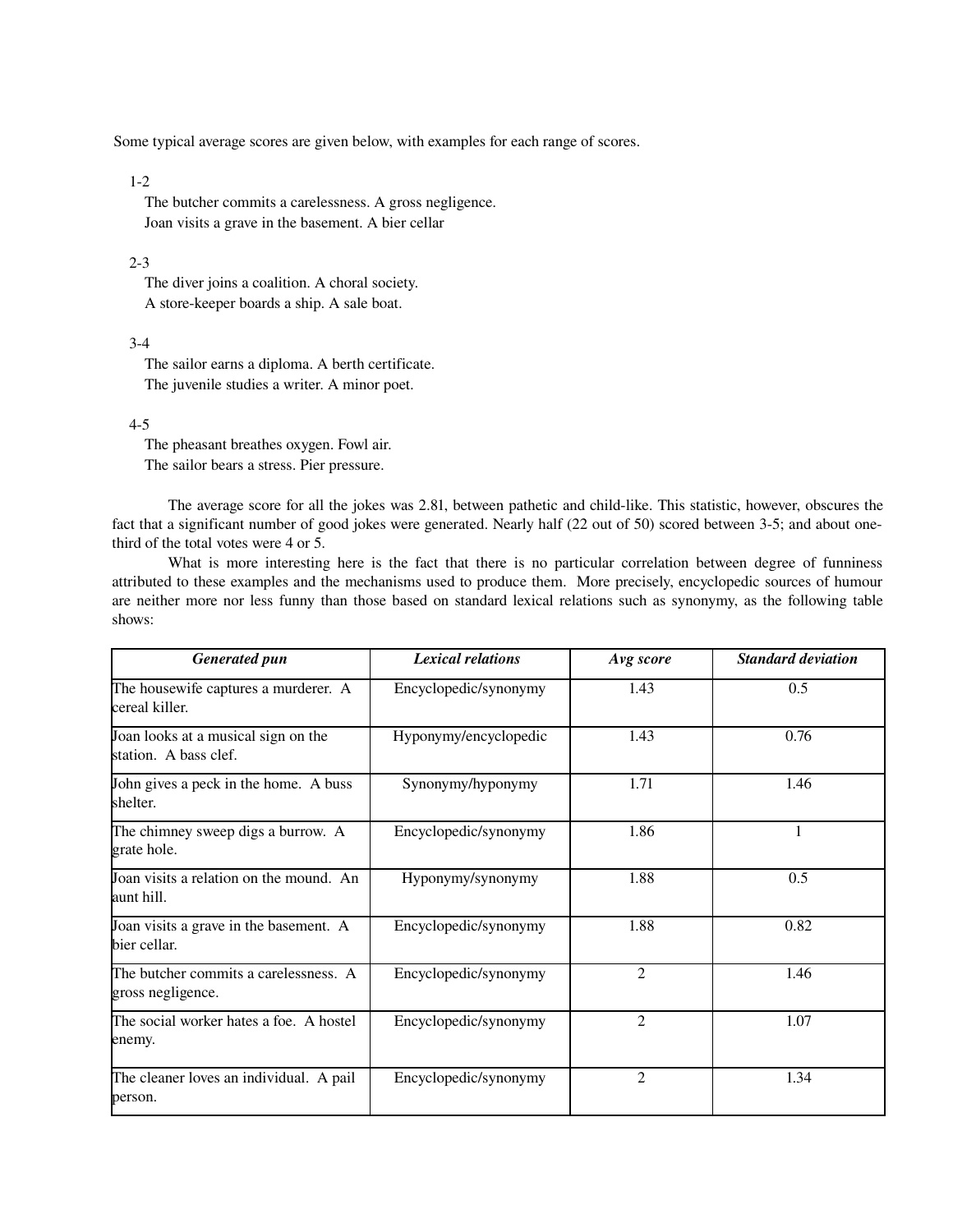| The vocalist arrives at a settlement. A<br>bass camp.     | Hyponymy/synonymy     | 2.13 | 0.69 |
|-----------------------------------------------------------|-----------------------|------|------|
| Joan bears stress on the boardwalk. Pier<br>pressure.     | Hyponymy/synonymy     |      | 1.15 |
| The textile worker fulfils a requirement.<br>A dyer need. | Encyclopedic/synonymy | 4    | 0.75 |
| The general performs an operation. A<br>major surgery.    | Sequence/synonymy     | 4    | 0.5  |
| Joan kisses a hero at the disco. A knight<br>club.        | Encyclopedic/synonymy | 4.25 | 0.82 |
| The sailor bears a stress. Pier pressure.                 | Encyclopedic/synonymy | 4.38 | 0.47 |

## 3 DISCUSSION

One of the fundamental challenges for the analysis of computationally generated humour has been to determine how good it is, and to correlate the reactions elicited in humans with characteristics of the system used to produce different sorts of humorous utterances. The examples discussed above suggest that, at least in the case of Tom Swifties and HCPPs, significant use is made of all sorts of relations to generate puns, and there is no particular correlation between the nature of the mechanisms used to produce puns (static lexical relations versus encyclopedic knowledge) and the degree of funniness attributed by humans to the products of these relations.

This suggests that perhaps we should rethink the perspective adopted. Instead of asking whether puns of the sort are funny, perhaps we should instead be asking whether they are clever. In other words, we should ask whether goodness is correlated with the ability to pleasantly surprise the reader or hearer. (One might speak of an aha versus a haha factor.) Note that this still requires a delicate balancing act. On the one hand, a pun based on a simple and predictable lexical relation is not particularly clever:

### It's freezing in here, said Tom coldly

but on the other, a pun which requires a level of knowledge unavailable to the reader or hearer will also fail. For example, the following, taken from the first corpus above:

### I'm from a Humberside port, said Tom ghoulishly

relies on the reader or hearer knowing that there is a city called Goole in this region, knowledge that is far from universal. If this knowledge is not available to the hearer or reader of the pun, the pun will fail.

Nevertheless, if we take as a starting point that cleverness is a function of the number and possibly the nature of the links between the elements of the pun, then empirical analysis is possible using computer-generated data and human raters. Variables would include the kinds of links, and also their number. Among other things, we noted above that Tom Swifties at least may include more than one simultaneously operating link (see the m tag above). The following examples illustrate the range of values observed to date in corpus data:

| I wonder why the hive's still empty, said Tom belatedly.                                | $(bee - late; m = 2)$        |
|-----------------------------------------------------------------------------------------|------------------------------|
| I've gone back to my wife, was Tom's rejoinder.                                         | $(re - joined - her; m = 3)$ |
| I had to ask her to leave the yacht because she was too heavy, said Tom excruciatingly. |                              |
|                                                                                         | $(ex-crew-she-ate; m = 4)$   |

As an initial working hypothesis, we could suggest that if the type of lexical relation is held constant, then the number of active links in a pun will be correlated with its cleverness. In a second test, if the number of links is held constant, we can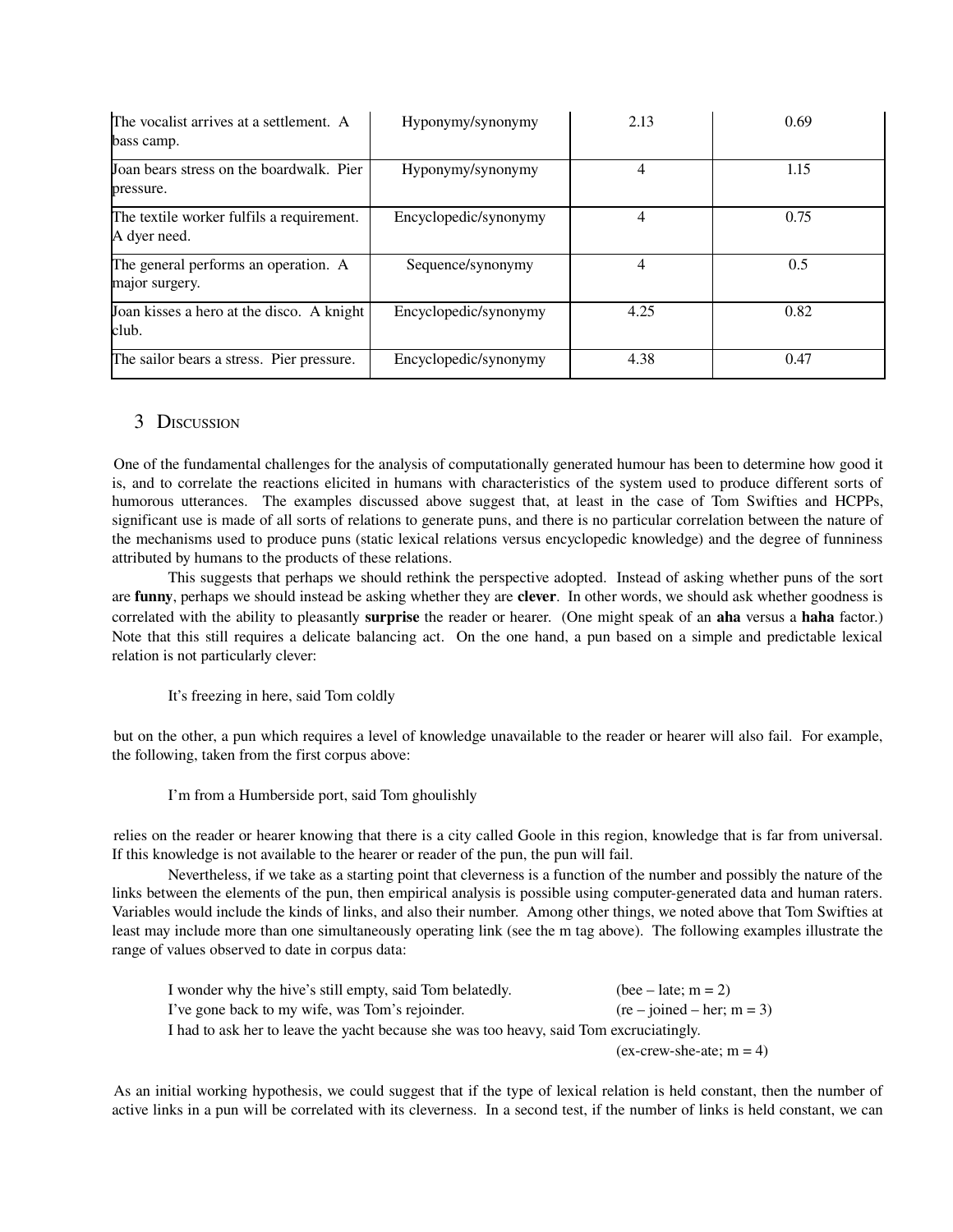ask whether cleverness is correlated with different types of links. For example, it appears, intuitively, that synonym-based Tom Swifties are less clever than those based on more complex lexical relations.

Another related point has to do with the nature of encyclopedic links. It may be that two distinctions are required: one between simple lexical relations and encyclopedic relations, and another between script oppositions and hermetic games. Consider for example the anagram presented at the beginning of this paper:

Tony Blair MP - I'm Tory Plan B

This creation is funny, in that it summarizes a political judgement with respect to the Labour government in the UK. The funniness may be a function of its value judgement coupled with the 'script opposition' (Raskin, 1985) implicit in the simultaneous occurrence of the name of a Labour PM with the name of the party he opposes. The Tom Swifties and HCPPs found in the corpora discussed above, however, even those based on proper names and those which are based on encyclopedic relations, do not possess this script opposition, but represent rather hermetic games. That is not to say that the addition of a script opposition is impossible in the case of a Tom Swifty. Consider, for example:

I'm sticking to my Labour principles, said Tony Blair rightly.

However, it does mean that instead of answering a single large question (how funny is this element of verbal humour, and why?), we are left with two simpler questions: (a) how clever is this pun, and how does this correlate with its formal characteristics; and (b) does this pun instantiate a script opposition and does this correlate with its funniness? In fact, this also provides some hope for the computational modelling of puns. If we can assume that there is no particular difference in kind between the various sorts of relations which underlie cleverness of the class of Tom Swifties or HCPPs (and probably riddles as well), then we can begin to think about a single formalism designed to capture all such relations.

Of course all of this is very preliminary. Among other things, it is unclear what correlates can be found for these two measures beyond the simple verbal labels. It might be that cleverness is based on a non-involved attitude (we spoke earlier of 'hermetic games') while funniness requires involvement on the part of the hearer. Ideally, there would be two distinct neurological correlates involved. A second question concerns the relation between the two measures of cleverness and funniness. For the moment, it would seem most prudent to assume that the two are orthogonal, in that we could assume examples which instantiate each of the following different combinations, to varying degrees:

| Not clever and not funny | (a simple Tom Swifty)                             |
|--------------------------|---------------------------------------------------|
| Clever but not funny     | (a complex Tom Swifty)                            |
| Not clever but funny     | (slapstick, or a simple joke)                     |
| Clever and funny         | (a clever joke, or a pun with funny implications) |

Certainly, much work has already been done which would be applicable to this issue, including, for example, the formalism for the representation of world knowledge proposed within the CYC project (Lenat, 1989) and in new initiatives in lexical modelling such as the notion of the generative lexicon (Pustejovsky, 1995). Our own work is based on use of the VINCI natural language generation environment, under development since 1986. Originally conceived to create drill exercises for language learning, the system provides a collection of metalanguages (semantics, syntax, lexical items and lexical relations, inflectional and derivational morphology, phonology) and an interpreter allowing the generation of utterances based on grammars written in the various metalanguages. The two principal tasks of the VINCI system are sentence or text generation and word creation. Word creation involves the systematic application of word-formation rules (lexical transformations) to an existing lexicon to obtain all possible new forms which the rules specify. Sentence generation involves the creation of phrases or sentences in a language specified by the user, either at random or under the control of semantic or formal constraints, including semantic expressions or traits, frequency, orthographic or phonological characteristics, and lexical relations.

In our current research, we are experimenting with complex lexical items which embody not just basic lexical relations (links to synonyms, antonyms, hyperonyms, derived forms, etc.) but also encyclopedic information with respect to individuals. All of this information is captured by means of a common system of attribute classes and values enhanced by a partial ordering mechanism, devices for the construction and deconstruction of complex attributes, and a translation mechanism for movement between a logical formalism and attribute specifications.